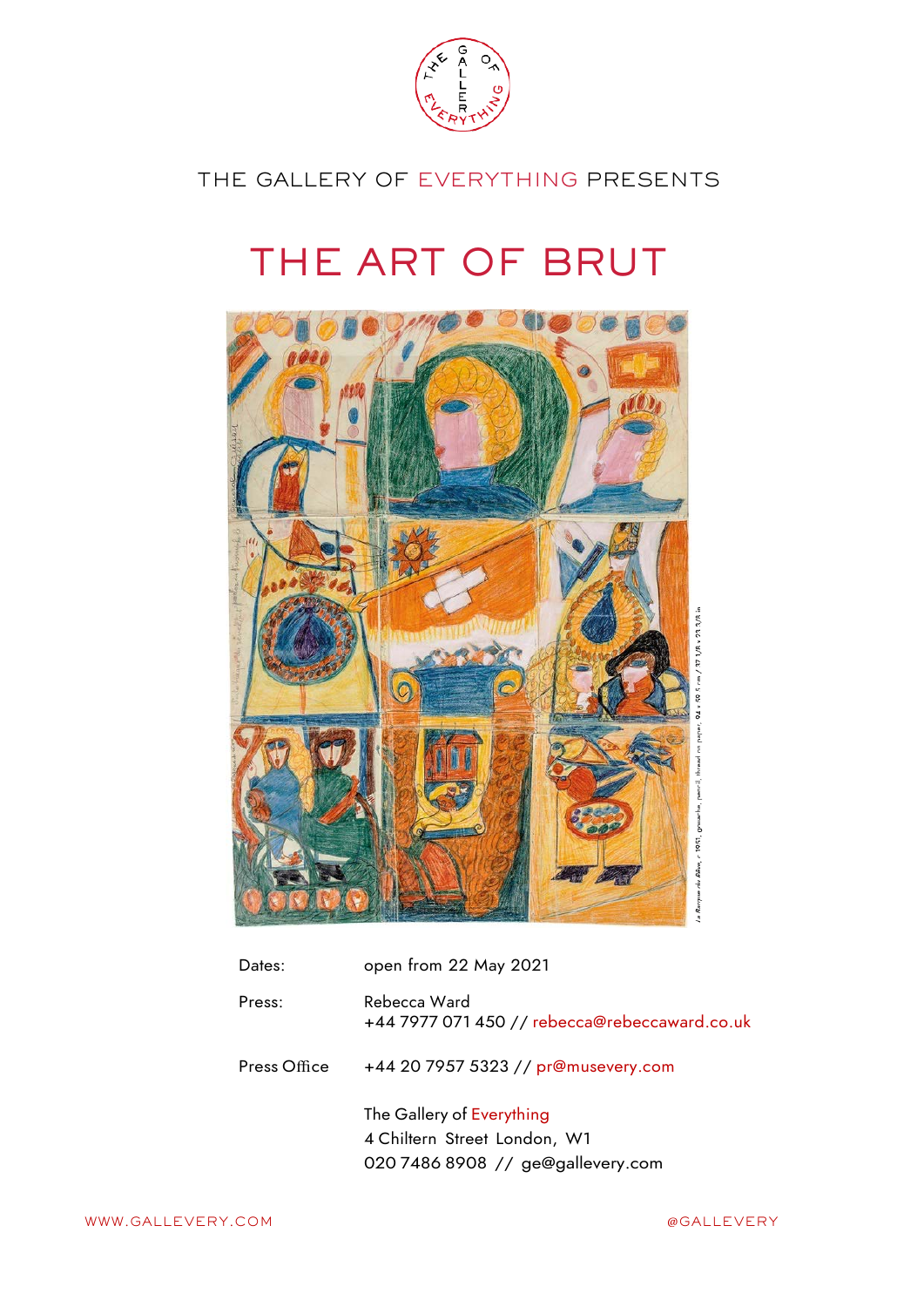

The Gallery of Everything re-opens on May 22nd with The Art of Brut.

The Art of Brut is an installation of the alternative authors and makers examined, investigated, published, collected and exhibited by lean Dubuffet and his contemporaries during the 1940s.

Scheduled to coincide with *Brutal Beauty* - the Jean Dubuffet retrospective at the Barbican, *The* Art of Brut explores this legendary artist's apparent *discoveries* in terms of their aesthetic, meaning and impact.

The Art of Brut features over twenty art brut artists in depth, including: mediumistic painters Augustin Lesage and Fleury-Joseph Crépin; Swiss illustrators Aloïse Corbaz, Louis Soutter and Adolf Wölfli; and British creators Scottie Wilson and Madge Gill.

\*\*\*

Lesser-known names include: Antoine Rabany and the stone figures known as Les Barbus Müller; Pascale-Désir Maisonneuve and his extraordinary shell masks; satirical woodcarver and toymaker Auguste Forestier; and Juva, a Polish aristocrat and conceptual stone-age artist.

The show also presents some of the trained artists feted by Dubuffet's associate, Michel Tapié: Maurice Baskine, Pierre Giraud and Jan Křížek. These complement others who narrowly missed inclusion, such as African artist Albert Lubaki, presented alongside his wife Antoinette.

The Art of Brut is an essential complement to an understanding of Jean Dubuffet's life and work. These artworks are rarely presented in such depth outside specialist museums and this installation is larger than any other.

\*\*\*

A weekly online programme of talks and discussions about the artists will accompany the show, together with a series of solo digital presentations. For information and sales, please contact ge@gallevery.com.

\*\*\*

The Gallery of Everything is a platform for alternative, neuro-diverse and non-academic artmakers. Its roster includes contemporary and historic art brut, so-called outsider artists, and vernacular objects from the 1800s to the present day (www.gallevery.com).

Proceeds support The Museum of Everything, a non-profit organisation and the world's only itinerant institution for artists and makers beyond the cultural mainstream (www.musevery.com).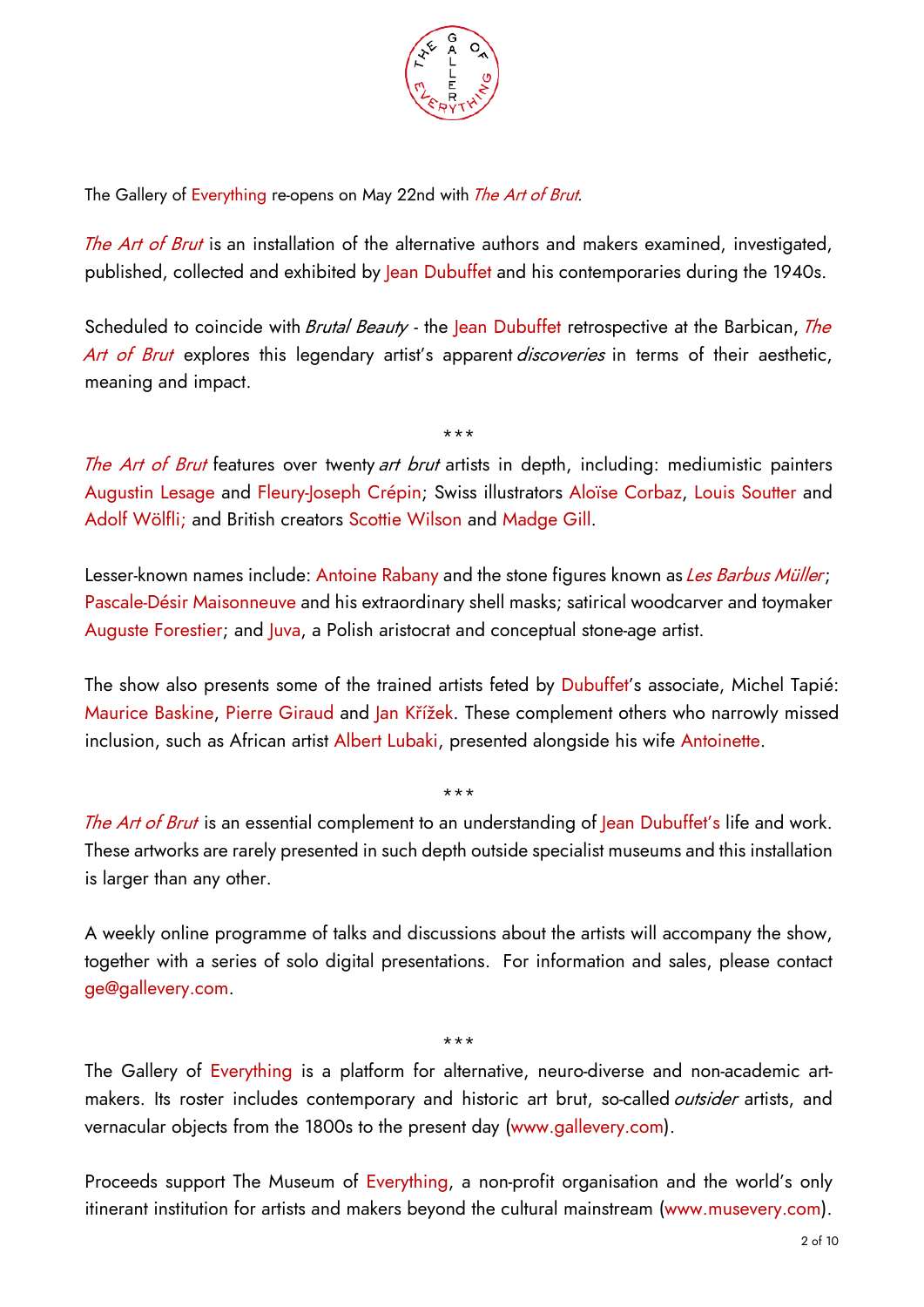

# SELECTED ARTWORKS



Aloïse Corbaz, Marie Stuart - Couronne en Cheveux, c. 1924-1941 Jan Křížek, untitled, c 1946/47 coloured pencil and graphite on paper sandstone sandstone sandstone 50 x 70 cm / 19 3/4 x 27 1/2 in 39 x 19 x 15 cm / 15 3/8 x 7 1/2 x 5 7/8 in





99 x 50 x 44 cm / 39 x 19 3/4 x 17 3/8 in 50.5 x 67 cm / 19 7/8 x 26 3/8 in



Émile Ratier, untitled, c 1950s<br>Adolf Wölfli, untitled (St. Adolf...), c 1922/25 wood, tin, nail, metal, wire crayon, coloured pencil, pencil on paper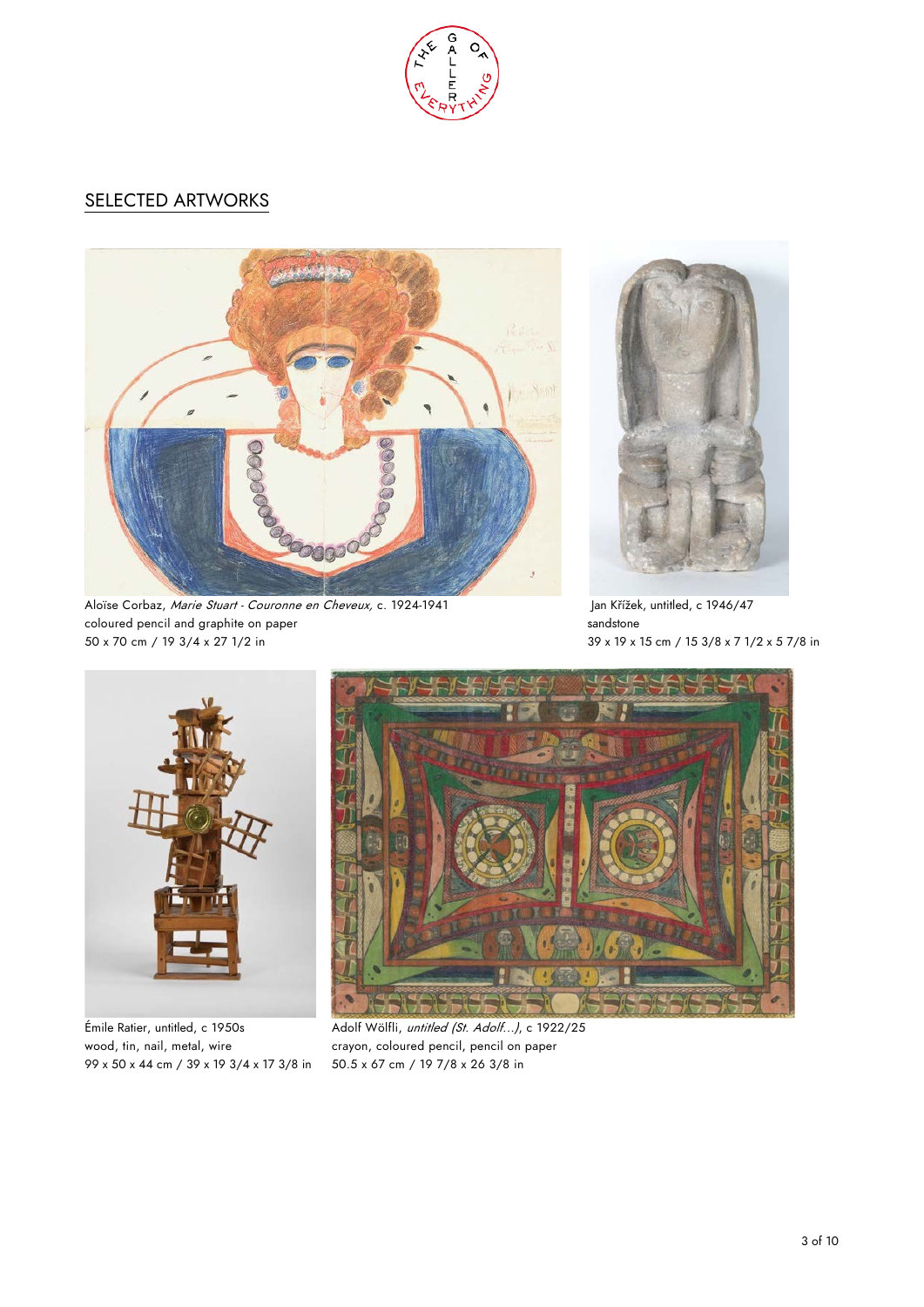



oil on canvas cork



Augustin Lesage, *untitled, 1927* The Constant Construction of the United, 1980 Joaquim Vicens Gironella, untitled, 1980 29 x 38 cm / 11 3/8 x 15 in 75 x 36 x 6 cm / 29 1/2 x 14 1/8 x 2 3/8 in



Miguel Hernández, untitled, 1951 Fleury-Joseph Crépin oil on canvas oil on canvas



55 x 38 cm / 21 5/8 x 15 in 57 x 67 cm / 22 1/2 x 26 3/8 in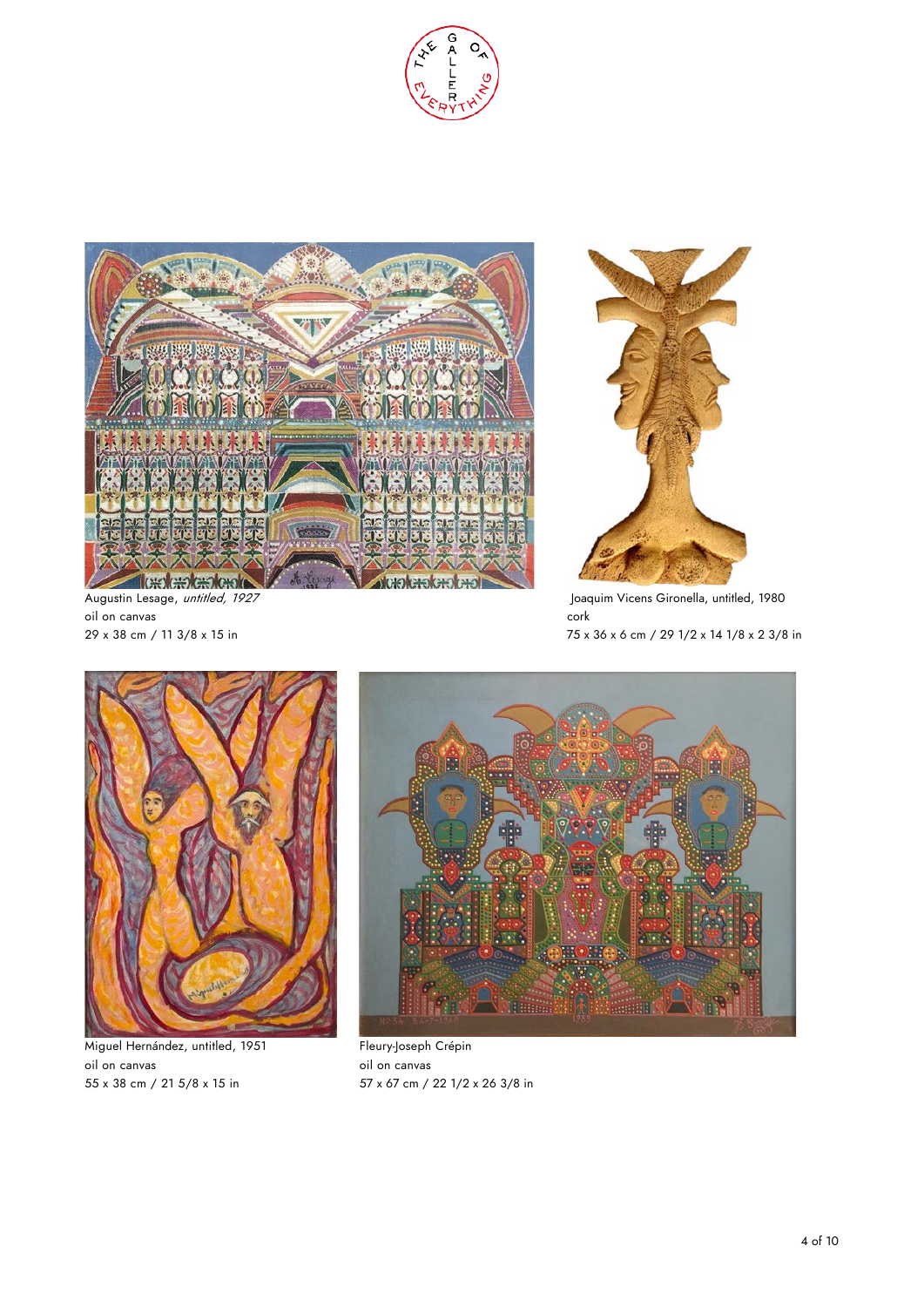

#### ARTIST BIOGRAPHIES

## Maurice Baskine (1901-1968, Ukraine)

Baskine was a French Ukranian-born artist whose artworks and theories were inspired and informed by alchemy, astrology and Kabbalah. His symbolist paintings caught the attention of Andre Breton, who asked him to illustrate Arcane 17 (1947) and join the surrealists. Shortly thereafter Baskine was contacted by Jean Dubuffet, and his strange and distinctive works included (for a short time) in shows at le Foyer d'Art Brut.

# Gaston Chaissac (1910-1964, France)

Chaissac was a farmer, handyman and artist who spent much of his life in rural France. His writing attracted the attention of Jean Paulhan and Raymond Queneau and he went on to produce a substantial body of visual material, including drawings, paintings and sculptures. Chaissac saw himself as a modern folk artist and this led to a gradual rift with Dubuffet, who considered the work too informed simply to be defined as *art brut.* 

# Aloïse Corbaz (1886-1964, Switzerland)

The sensual drawings, paintings and murals of the ubiquitous Corbaz were brought to Jean Dubuffet's attention by Jacqueline Porret-Forel, a young doctor at a Swiss psychiatric clinic. The oeuvre speaks of a mysterious and seemingly autobiographical love-affair, often in the form of books or folded sheets, and features unusual materials such as petals and packaging, delicately sewn into the artwork to create a unique form of collage.

### Fleury-Joseph Crépin (1875-1948, France)

Feted by André Breton and others, Crépin was a 63-year-old Spiritualist who, like his associate Victor Simon, had initiated an art practice for the purposes of divine healing. This former plumber claimed that his gridded pointillist architectures were guided by heavenly forces and would collectively foster world peace. They achieved their goal when the war ended in 1945. Their maker died three years later, having produced over 350 paintings.

### Auguste Forestier (1887-1958, France)

Forestier began his playful practice after being sectioned at the Saint-Alban Hospital for accidentally derailing a passenger train. There, his modest drawings developed into ambitious three dimensional constructs. Using discarded materials, he carved furniture and toys for friends and visitors. Word spread; and soon his soldiers, medallions, mythic bestiary and mighty naval vessels were sought after by the Parisian art elite, including one Pablo Picasso.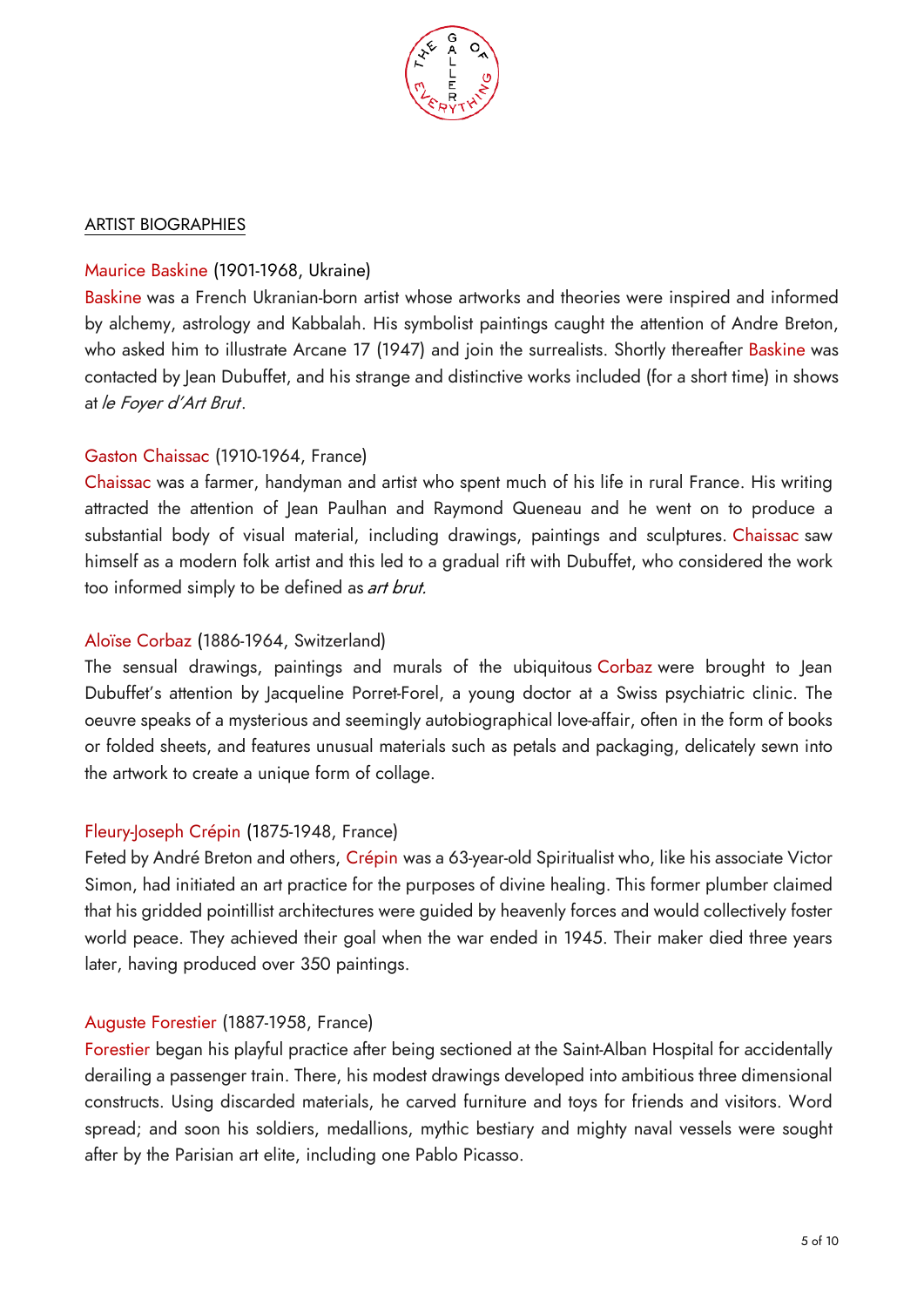

#### Madge Gill (1882-1961, UK)

Legend suggests that Gill did not see herself as an artist. Yet this now-legendary medium always intended her work to be appreciated, and participated in exhibitions in London's East End and beyond. The essence of Gill's practice lay in the acknowledgement of her spirit guide, Myrinerest, whose presence was channelled through the pale faces, swirling patterns and cryptic dialogue of her Gill's vast and enigmatic oeuvre.

#### Pierre Giraud (1913-1988, France)

Raised by a faith-healer grandmother, Pierre Giraud was a self-taught artist whose practice featured tree bark sculptures, pencil sketches of magicians, druids and other symbolic figures, and formalist paintings. His brother Robert was a nightlife character who introduced Jean Dubuffet to tattoo culture and served as a one-time assistant to Michel Tapié at le Foyer d'Art Brut - where Giraud was displayed and published as *l'Enchanteur Limousin*.

#### Joaquim Vicens Gironella (1911–1997, Spain)

Catalonian-born Gironella grew up in a family of cork-makers and spent much of his adult life engaged in the profession. After serving in the Spanish Civil War, he began to carve increasingly complex reliefs from the material, drawing his ideas from literature, myth and religion. Gironella believed that the organic shape of cork should decide his imagery, an approach which had a profound influence on Dubuffet's own figurative oeuvre.

#### Miguel Hernandez (1893-1957, Spain)

The swirling dreamscapes of this elusive painter were first discovered in a Parisian gallery by art critic Michel Tapié. Hernandez was a peasant-born anarchist from Spain, whose formative years in Brazil had helped fashion his radical socialist stance. After a lifetime of frontline activism, Hernandez retired to Paris and dedicated himself to painting the memories of his youth and the beloved wife he had lost during their wartime struggles.

#### Hector Hyppolite (1894–1948, Haiti)

Considered by many as the spiritual father of the Haitian art movement, Hector Hyppolite was a third generation vodou priest (houngan), canonised by surrealist André Breton for his masterful visions of the gods of vodou (loas). Breton wrote about the artist for Jean Dubuffet's unpublished Almanac; yet despite Dubuffet's repeated requests, Breton denied him sufficient access to include Hyppolite as one of his growing list of *art brut* finds.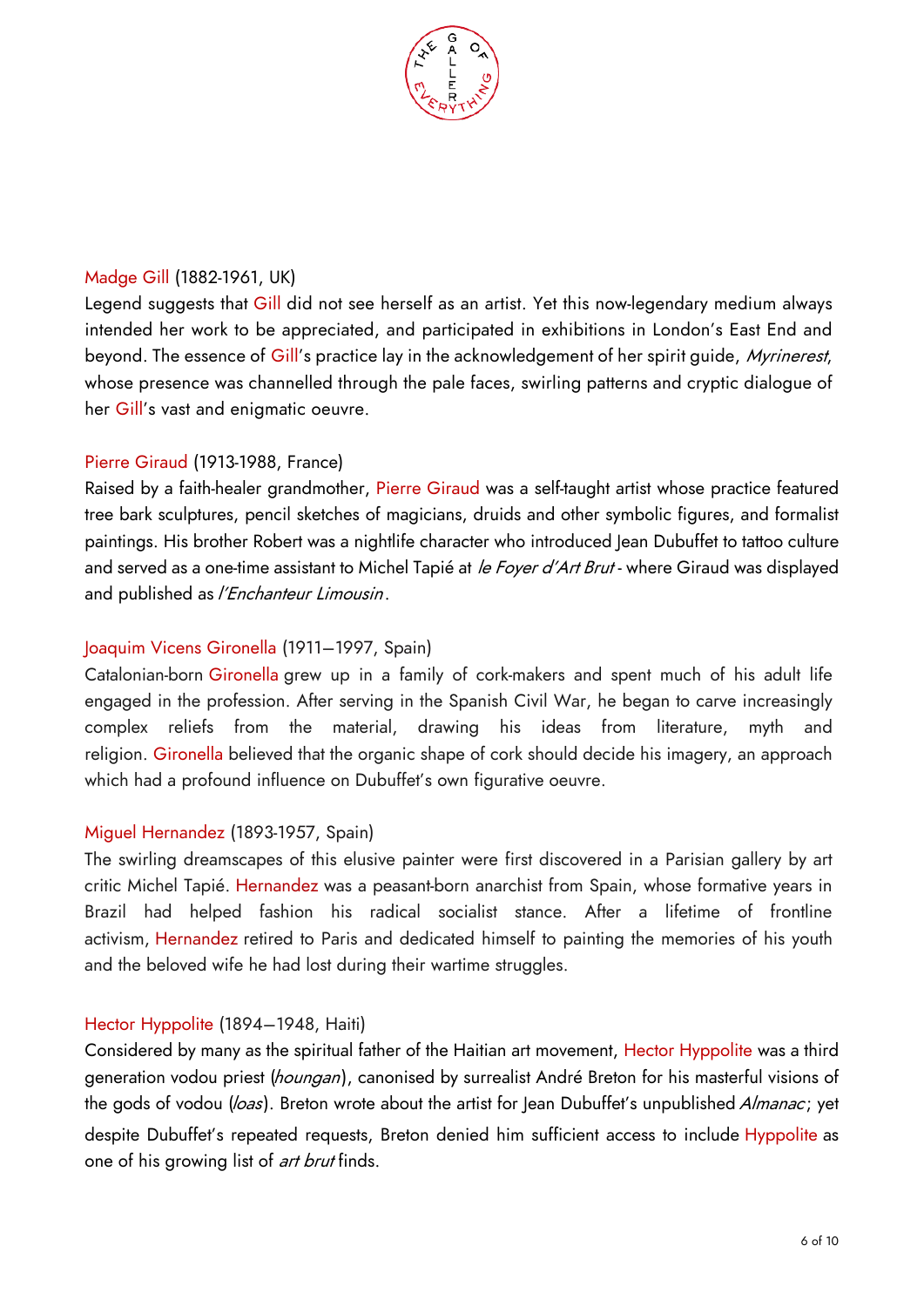

### Juva (Prince Alfred Antonin Juritzky) (1887-1961, Austria)

Juva was the *nom de plume* of a lapsed nobleman and academic, who was also an obsessive collector of curiously-shaped flintstones. The artist presented them as evidence of anthro-pomorphic pre-cultural making and designed each wooden stand to reveal their meaning via a specific orientation. Although Juva did not quite fit the archetype of an uncultured *art brut* artist, he remained one of the rarest and highly prized discoveries.

### Jan Křížek (1919-1985, France)

Although he had studied at the Fine Arts Academy of Prague, Křížek was primarily a self-taught polymath, whose primitivist stone sculptures were reminiscent of the ancient artefacts he admired. His inclusion by Michel Tapié in the first exhibition at le Foyer d'Art Brut led to a second solo show, respect from leading artists and critics, and multiple collaborations and commissions. In 1962 Křížek retired to become a beekeeper.

### Augustin Lesage (1876-1954, France)

The towering architectures of Augustin Lesage seem to draw from ancient iconography; yet the artist claimed that he was neither an artist nor the author of his production. As a healer, this former miner had been guided by voices to paint the beyond. His highly personal practice developed into monumental compositions, filled with mystical, religious and historical references and performed in public to convert the uninitiated - and reveal an ultimate truth.

#### Albert Lubaki (1895-1954, Congo)

Lubaki was a storyteller and muralist, encouraged by a local Belgian official to create watercolours on paper. Along with his wife, Antoinette, he produced intimate images of village life and the arrival of the colonials. Lubaki's paintings failed to cause a stir when they were exhibited in Brussels, Paris and Geneva - until they were shown to a extremely enthusiastic Jean Dubuffet by Eugene Pittard at the Museum of Ethnography.

#### Pascal-Désir Maisonneuve (1863-1934, France)

Maisonneuve was a mosaicist and *antiquaire*, whose immaculate and satirical shell assemblages formed a caricature cast of royal, political and literary elites. Championed by his friend and collector, the French artist André Lhote, Maisonneuve's humourous (and hard-to-find) masks would eventually find their way into Jean Dubuffet's personal collection and came to symbolise the essence of *art brut*.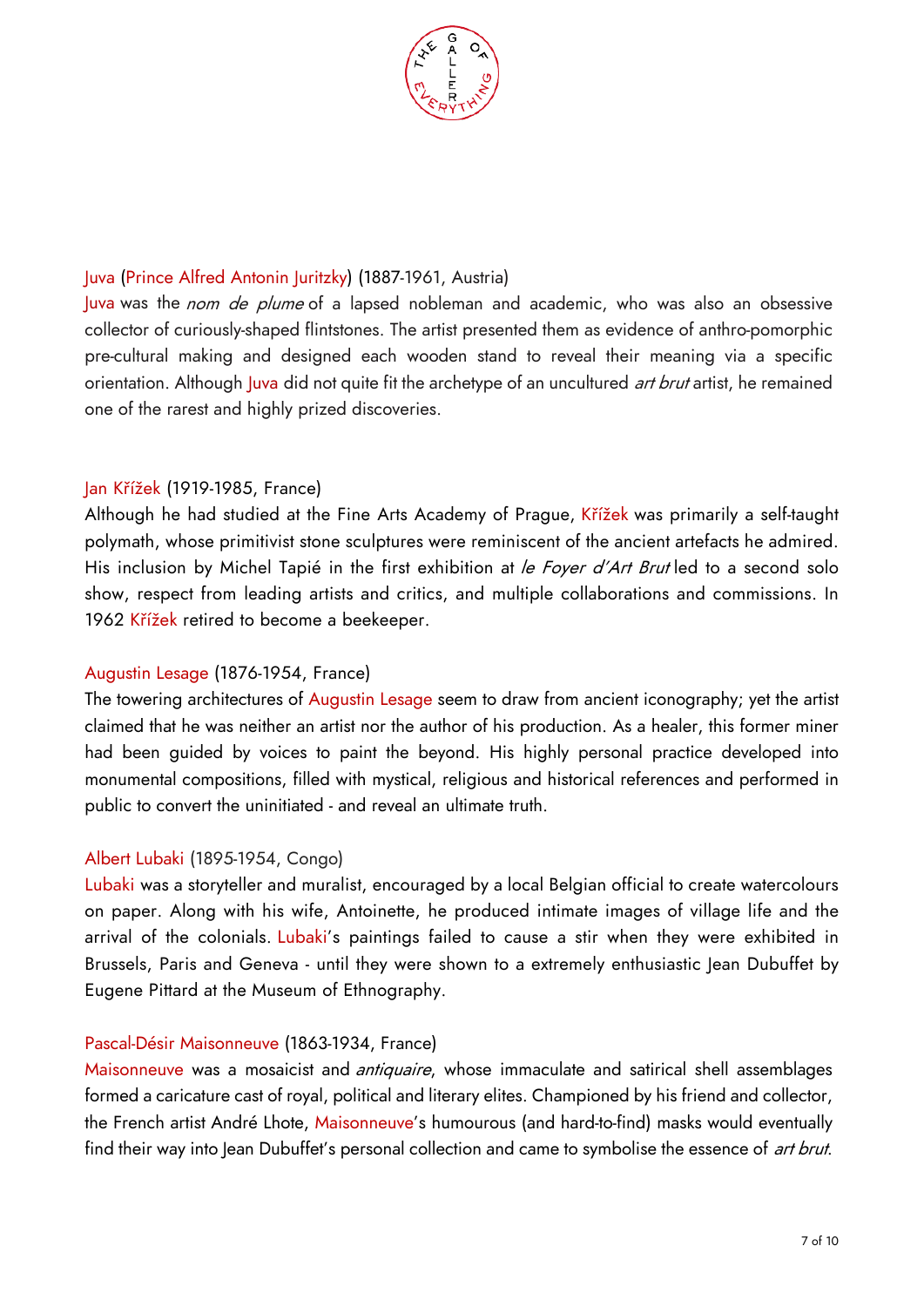

## Antoine Rabany (formerly Les Barbus Müller) (1844-1919, France)

Les Barbus Müller refer to a group of figurative stone carvings, owned by André Breton, Tristan Tzara and Jean Dubuffet. Named after the wealthy Swiss collector who had first acquired them, these onceanonymous bearded forms were in fact the work of Antoine Rabany (aka Le Zouave), a former soldier who had displayed them in his garden-environment in the Auvergne. In their time, they were considered among the most significant of *art brut* finds.

# Émile Ratier (1894-1984, France)

Ratier was a former timber merchant, whose hobby of whittling toys evolved into a major sculptural practice. Ratier's subjects drew from his farming background and his love of architecture, yet did not reveal that he was in fact blind, carving entirely by touch and sound. Dubuffet was introduced to Ratier by critic Gaston Puel and acquired several works for the collection, including a kinetic Eiffel Tower several metres in height.

### Henri Salingardes (1872-1947, France)

A former hairdresser and part-time antiques dealer, Salingardes was an inn-keeper in southern France who started to fashion medallions and other decorative objects in the open-air studio in his garden. The strange cement reliefs often featured cartoonish figures, alongside animals, birds and crustaceans, and were hung as decoration inside and outside his modest hotel. Salingardes' medals became some of the earliest works to enter the *art brut* collection.

### Louis Soutter (1871-1942, Switzerland)

Trained in architecture (like his cousin Le Corbusier), Soutter was a professional musician, art educator and polymath, whose increasingly eccentric behaviour led to hospitalisation. In the1920s Soutter initiated a dense, cross-hatched oeuvre, sometimes filling the margins of published volumes. Following the onset of arthritis, he resorted to finger-painting the haunted and quasireligious figures for which he is most widely known today.

### Adalbert Trillhaase (1858-1936, Germany)

Trillhaase was a Viennese merchant turned amateur painter, and an honorary member of Der Blaue Reiter artist group, immortalised on canvas by the painter Otto Dix. Trillhaase's flattened reimaginings of biblical tales and mythologies caught the eye of Jean Dubuffet, who subsequently tried to exhibit the artist's work in Paris. Despite several attempts, the plan never materialised; and Trillhaase's marvellous opus was not included in the collection.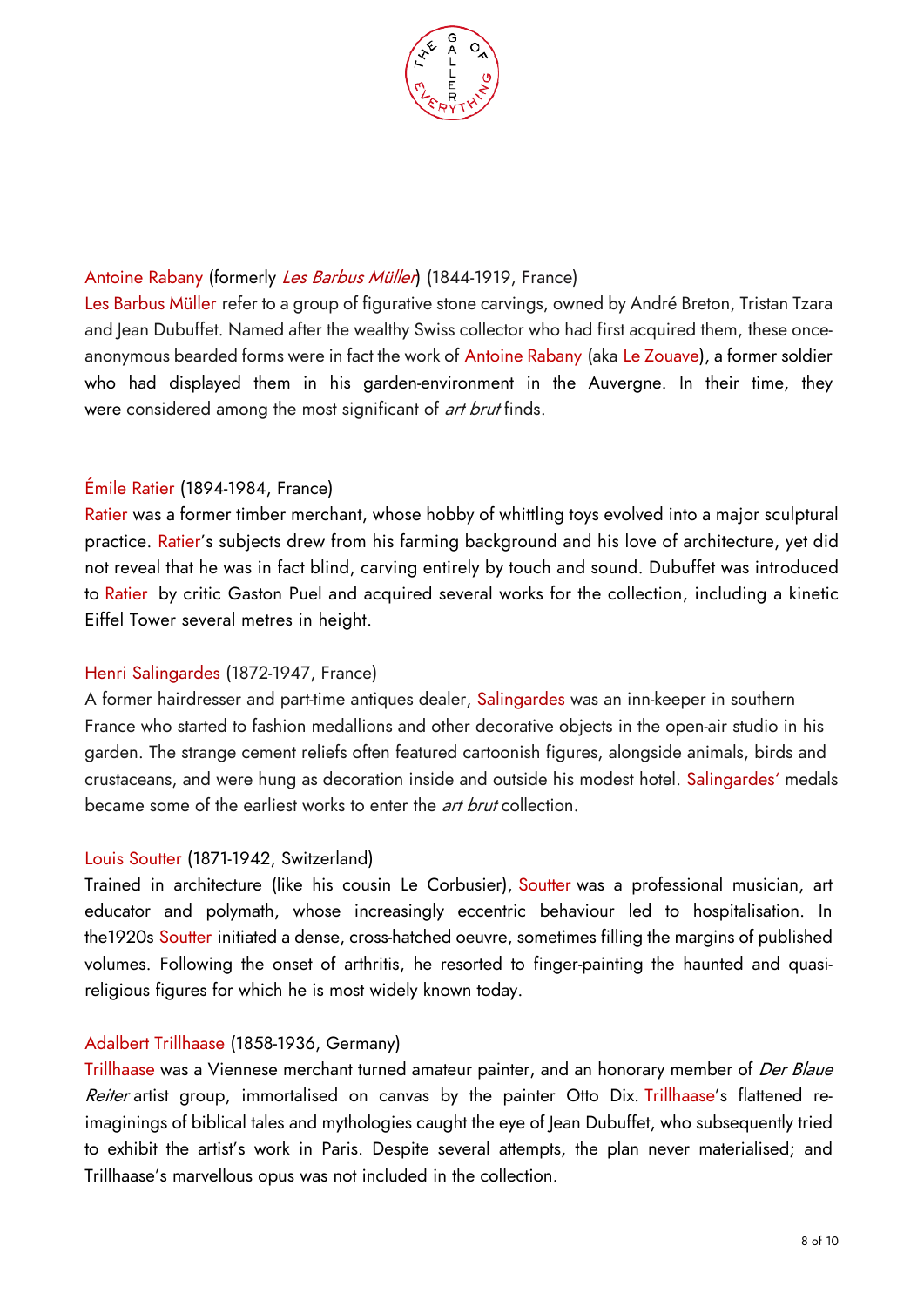

### Scottie Wilson (1889-1972, Scotland)

Born Louis Freeman in Glasgow, Scottie Wilson was a jack-of-all-trades who ended up in Canada after World War 1. It was here that his curious fountain pen doodles first emerged, blossoming into an opus of fantastical graphics and autobiographical faces (known as Evils and Greedies). Greatly admired by the surrealists and others, Wilson became a household name, known for flogging his drawings outside whatever art gallery dared represent him.

# Adolf Wölfli (1864-1930, Switzerland)

The prolific and narcissistic Wölfli is often considered the patron saint of l'Art Brut. Jean Dubuffet discovered his work on an investigative trip to Switzerland, where he met with Dr Walter Morgenthaler, the pioneering physician who published a monograph on his patient-artist. Wölfli's semi-autobiographical output was fêted by the Surrealists for its dense indecipherable prose, complex musical annotation and ethnological influences.